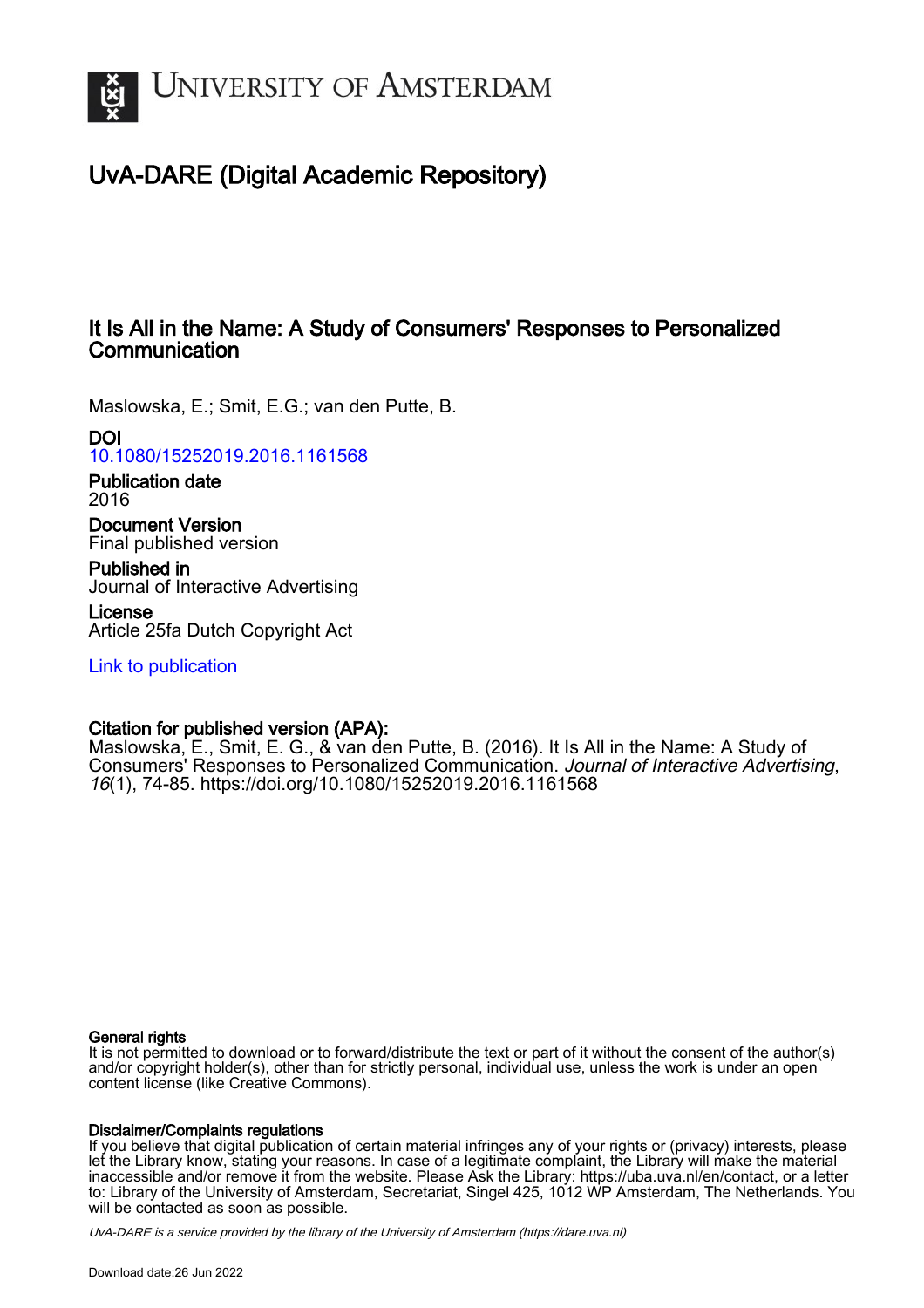## It Is All in the Name: A Study of Consumers' Responses to Personalized Communication

Ewa Maslowska<sup>a,</sup>[\\*,](#page-1-1) Edith G. Smit<sup>[b](#page-1-0)</sup>, and Bas van den Putte<sup>b</sup>

<span id="page-1-0"></span><sup>a</sup>Northwestern University, Evanston, Illinois, USA; <sup>b</sup>University of Amsterdam, Amsterdam, the Netherlands

#### **ARSTRACT**

Personalized communication is believed to be an effective persuasion strategy. However, few studies have examined the underlying processes responsible for its effects. This study investigates the role of perceived personalization as a mediating process. Three personalization strategies are compared: raising expectation, identification, and contextualization. The results confirm that perceived personalization mediates the effects of personalized advertising on attention, cognitive responses, and attitude toward the message. The increased attention caused by perceived personalization stimulates both positive and negative thoughts about the message. The findings imply that personalized advertisements have stronger effects when receivers are aware of the personalization elements.

Personalization can be defined as a communication strategy that involves incorporating elements in a message that refer to each individual recipient and are based on the recipient's personal characteristics, such as name, gender, residence, occupation, and past behaviors (Baek and Morimoto [2011;](#page-10-0) Dijkstra and Ballast [2012](#page-10-1); White, Zahay, Thorbjørnsen, and Shavitt [2008\)](#page-11-0). Personalization has become one of the key ingredients of online marketing (Montgomery and Smith [2009\)](#page-11-1). According to Jupiter Research ([2007\)](#page-10-2), 90% of regular commercial e-mail contains personalization. Personalization is also prevalent in banner advertising and advertising on social network sites. The reason behind this increasing use of personalization in advertising is the availability of consumers' information. Consumers share huge amounts of personal data, which marketers can use to make their offers and advertising personalized to a great extent.

**KEYWORDS** 

Personalization; advertising; perceived personalization; message processing

Routledge Taylor & Francis Group

With the increasing use of personalization, research on its effectiveness has also been growing (Sunikka and Bragge [2009\)](#page-11-2). Some past studies have shown that personalization may be effective (Howard and Kerin [2004;](#page-10-3) Postma and Brokke [2001\)](#page-11-3), whereas other studies showed it may be ineffective (Maslowska, van den Putte, and Smit [2011;](#page-11-4) Tsang, Ho, and Liang [2004](#page-11-5); Yu and Cude [2009\)](#page-11-6). We believe the reason why previous studies have produced mixed results may lie in a lack of attention to the underlying mechanism of personalization, with the majority of studies focusing on personalization's effectiveness but not its mechanisms (Dijkstra [2008\)](#page-10-4). A few previous studies have recognized the importance of mediating processes, which could explain personalization effects, and examined several potential mediators, such as attention, cognitive response, and perceived personal relevance of the message (Dijkstra and Ballast

<span id="page-1-1"></span>\*This research was conducted when the first author was working at the University of Amsterdam.

© 2016 American Academy of Advertising

CONTACT Ewa Maslowska @ewa.maslowska@northwestern.edu @Medill IMC Spiegel Digital and Database Research Center, Northwestern University, 1845 Sheridan Road, Evanston, IL 60208.

Ewa Maslowska (PhD, University of Amsterdam) is a postdoctoral research associate of the Medill IMC Spiegel Digital and Database Research Center, Northwestern University. She earned her doctorate in persuasive communication in the Amsterdam School of Communication Research, University of Amsterdam. Her research is grounded in consumer behavior and focuses on consumer engagement, persuasive message processing, and psychological aspects of new media use.

Edith G. Smit (PhD, University of Amsterdam) is dean of the Graduate School of Communication and full professor of persuasive communication at the Amsterdam School of Communication Research, University of Amsterdam. She has been actively involved with the Erasmus Mundus Journalism program, the European Advertising Academy, the Dutch Dialogue Marketing Association Privacy Authority, and The Foundation for Scientific Research on Brands and Brand Communication (Stichting Wetenschappelijk Onderzoek Commerciële Communicatie). Her research focuses on the effectiveness of (hidden) persuasion tactics and examines to what extent people are able to make informed decisions when confronted with these tactics. Her research aims to disentangle persuasion and resistance mechanisms, to inform users about strategies, and to develop tools to empower (vulnerable) consumers.

Bas van den Putte (PhD, University of Amsterdam) is full professor of health communication at the Amsterdam School of Communication Research (ASCoR) at the University of Amsterdam. His chair is sponsored by the Trimbos Institute, the national institute of mental health and addiction. Van den Putte is an expert on sociocognitive theories of health behavior and is an experienced researcher in the field of formative and evaluative studies on media campaigns and school interventions. His aim is to initiate and conduct research that increases theoretical and practical insight into the relationship between exposure to health interventions, social influences (especially interpersonal communication), and (determinants of) health behavior, which can be used by practitioners to increase the effectiveness of health interventions.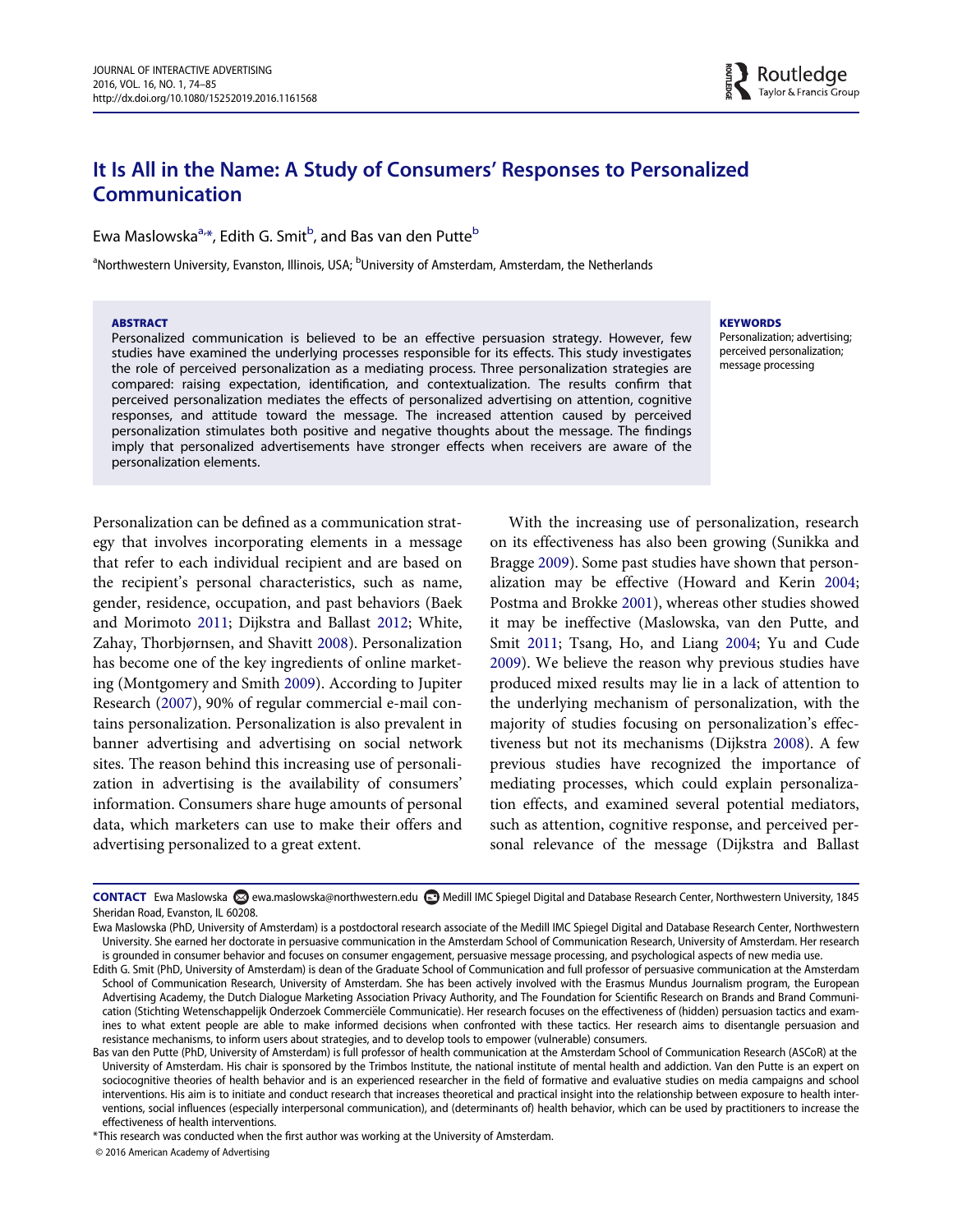[2012;](#page-10-1) Dijkstra and De Vries [1999;](#page-10-5) Kramer, Spolter-Weisfeld, and Thakkar [2007\)](#page-10-6).

We propose that another important mediating process may be constituted by perceived personalization. It has been suggested that personalization is effective because it makes the message personal (Dijkstra [2005](#page-10-7)). However, some of the previous studies have suggested a personalized message is not always perceived as such by the audience. This implies that actual personalization (personalization cues included in the message) and the personalization perceived by the audience of the message (whether the reader thinks or feels the message fits him or her) may be two different dimensions (e.g., Bettman, Luce, and Payne [1998](#page-10-8); De Keyzer, Dens, and De Pelsmacker [2015;](#page-10-9) Kramer, Spolter-Weisfeld, and Thakkar [2007;](#page-10-6) Simonson [2005](#page-11-7)). However, to our knowledge, none of the previous studies have included perceived personalization as an explanatory mechanism of personalized advertising effectiveness and hence have not actually controlled for the level of personalization. This is surprising, considering that understanding what types of personalization are better at eliciting perceived personalization is very important for both researchers and marketers. Not only can it advance our understanding of the mechanism behind personalization's effectiveness and hence the discrepancies between the existing studies, but also it can help develop more effective personalization strategies and thus better advertising messages.

Personalization strategies may differ in their ability to trigger perceived personalization and thus lead to different results. Some previous studies have investigated the persuasive power of personalization strategies. However, most of them did so in the field of health communication, not advertising (e.g., Bull, Kreuter, and Scharff [1999;](#page-10-10) Dijkstra [2005\)](#page-10-7). Different personalization strategies have mostly been used in combination and not separately. Hence, it is important to compare specific strategies in their impacts on processes and outcomes (Hawkins et al. [2008](#page-10-11)).

To fill the gaps in the literature, our study compares different personalization strategies and tests the role of perceived personalization as a mediator in the persuasion process. We include in our model three qualitatively different personalization strategies: raising expectation, identification, and contextualization, as well as a combination of the three. By creating a message containing all three strategies, we touch on the issue of degree of personalization and test whether more personalization means more persuasive power. Our approach also enables us to study the effect of perceived personalization as a mediator, as well as which strategy scores highest on perceived personalization. This is important if—as we predict—perceived personalization is responsible for personalization effects.

## Theoretical Framework

#### Defining Personalization

A number of scholars have tried to define personalization, which has led to a wide range of definitions (Vesanen [2007\)](#page-11-8). We recognize personalization as one of the ingredients of tailoring, next to content matching and feedback (for discussion, see Hawkins et al. [2008](#page-10-11)). In our use of the term personalized communication we follow the definition offered by Dijkstra and Ballast [\(2012](#page-10-1)): "Personalization refers to incorporating elements in a text that refer to the recipient" (p. 61). A personalized text may comprise such individual features as gender, age, favorite brand, or one's first name. The aim of personalization is to increase readers' attention or motivation to process messages by implying the text is specially directed at him or her (Hawkins et al. [2008\)](#page-10-11). In personalized communication the factual content of the message does not change (as it does, for example, with customization or tailoring), but personally recognizable cues are incorporated (Dijkstra [2005](#page-10-7); Hawkins et al. [2008\)](#page-10-11). Thus, personalization individualizes a message on a superficial level by implying the message is individualized, while in fact only the cues are individualized. As such personalization creates the context of the message content (Dijkstra and Ballast [2012](#page-10-1), p. 61). This focus on the context of the message, and not the message itself, differentiates personalization from targeting, segmentation, or other tailoring strategies.

Personalization is popular in advertising because it is believed to provide benefits to both consumers and companies (Vesanen [2007](#page-11-8)), such as deeper customer engagement, as well as increased brand awareness, customer loyalty, customer satisfaction, and customer retention (Ansari and Mela [2003;](#page-10-12) Chellappa and Sin [2005](#page-10-13)). However, recent literature has also mentioned drawbacks of personalization. For example, White, Zahay, Thorbjørnsen, and Shavitt ([2008\)](#page-11-0) showed that personalization led to negative effects, such as reactance, when it was too personal or the use of personalization was not justified. A type of personalization that is used most often is mentioning the recipient's name. However, very few studies have investigated whether this strategy alone is persuasive (Dijkstra [2005\)](#page-10-7). Howard and Kerin ([2004\)](#page-10-3) and Webb, Simmons, and Brandon [\(2005](#page-11-9)) looked into this question, with mixed results. Therefore, it is important to study whether and how personalized advertising leads to positive or negative outcomes.

## Personalization Strategies

Personalization means something different to different marketers and scholars (Vesanen and Raulas [2006](#page-11-10)). In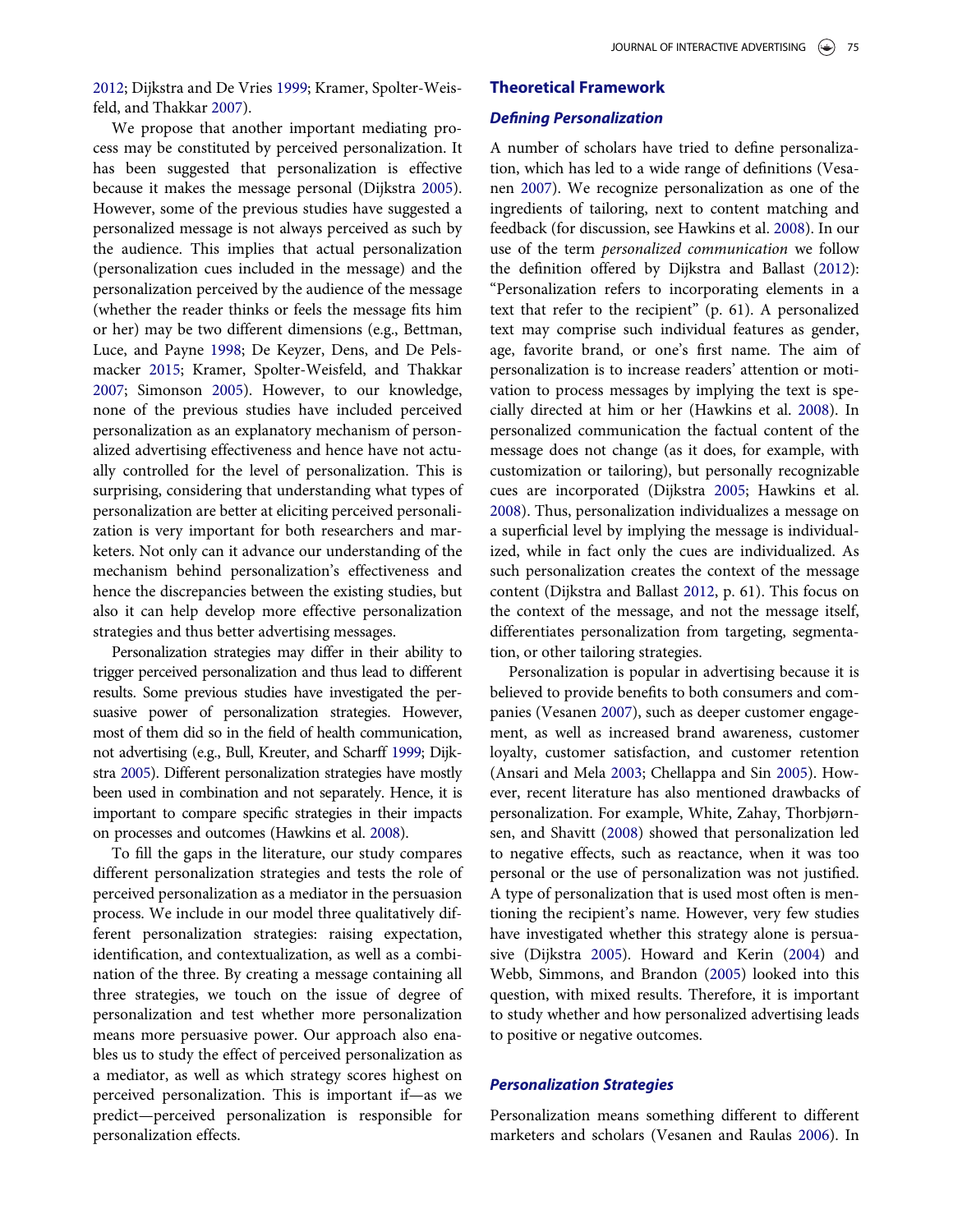our study, we focus on three of the most popular personalization strategies as described by Hawkins and colleagues ([2008\)](#page-10-11): raising expectation, identification, and contextualization.

#### Raising Expectation of Personalization

The first strategy, raising expectation, includes statements promising a personalized offer, for example, "This offer is just for you! We cordially invite you to USC, the University Sports Center, where you can take care of both your body and mind." Such statements are included in advertisements to evoke self-referencing (Bombe and Gierl [2012](#page-10-14)) and are believed to create positive expectations (Hawkins et al. [2008](#page-10-11)). Factually, neither the content of the message nor the product is personalized; only the advert claims that this is so. Nevertheless, the expectation may have an effect on recipients' responses independent of message content (Hawkins et al. [2008\)](#page-10-11). This is possible because such claims can trigger perceptions of personalization, initiating a cognitive process of self-referencing (Bombe and Gierl [2012\)](#page-10-14), which can be defined as a cognitive processing strategy, which relates information in the message to an individual's self (Burnkrant and Unnava [1995](#page-10-15)).

#### **Identification**

The second strategy, identification, identifies the recipient by name, for example, "Dear John, We cordially invite you to USC, the University Sports Center, where you can take care of both your body and mind." This strategy capitalizes on the name effect. The name effect entails that people respond positively toward their own name (Nuttin [1985](#page-11-11)), which may positively bias their evaluation of the message. People also tend to exhibit greater levels of attention and self-referencing when addressed by name (Cherry [1953;](#page-10-16) Howard and Kerin [2011\)](#page-10-17), and self-referent encoding leads to deeper processing (Dijkstra [2008](#page-10-4)). Moreover, such salutations may evoke feelings of familiarity and closeness, presumably leading to a relationship between the sender and the recipient (Lee and LaRose [2011\)](#page-10-18), which may attract attention and enhance more careful processing (Howard and Kerin [2004\)](#page-10-3).

Although including one's name in a persuasive message is a popular strategy, few data on its effects are available (Dijkstra [2008\)](#page-10-4). For example, Howard and Kerin [\(2004](#page-10-3)) demonstrated the effectiveness of the "[Firstname], Try this. It works!" technique on requesting a free sample of drain cleaner. Dijkstra [\(2005](#page-10-7)) showed that personalizing a standard text by incorporating the participant's first name three times, the number of cigarettes smoked, the type of cigarettes, and the number of years smoked increases behavior change. In other studies, by contrast, this type of personalization was not effective (e.g., Bull, Kreuter, and Scharff [1999](#page-10-10)). Webb, Simmons, and Brandon [\(2005\)](#page-11-9) showed that saying the information was prepared for [recipient's name] and stating that the information is based on the information provided by the recipient was no more effective than standard information only.

#### **Contextualization**

The last personalization strategy is contextualization. Contextualization entails framing a message in a context meaningful to the recipient with the use of contextual variables—as it is with other personalization strategies but without changing the content of the message. A range of such variables is used to contextualize a message, for example, information about demographics, preferences, culture, and so forth. Contextualized messages often include pictures presenting people of the same gender, age, and ethnicity as the recipient. For example, one may consider the following specifics about the university, student status, and area of study to be contextual cues: "Dear [university name] student, We cordially invite you, as a [student of communication sciences], to USC, the University Sports Center, where you can take care of both your body and mind." Contextualization refers to social identities, which are derived primarily from group memberships (Brown [2000\)](#page-10-19). Hence, it is expected to attract attention and increase the motivation to process the message (Hawkins et al. [2008](#page-10-11)).

Previous research on advertising has shown that addressing consumers based on their social identities leads to enhanced persuasion by evoking an inference of similarity between the message and its recipient (Aaker, Brumbaugh, and Grier [2000](#page-9-0); Reed [2004\)](#page-11-12). Also, matching the message to some characteristics of the viewer, for example, using ads presenting models of the same ethnicity as the viewer, can increase self-referencing and processing of the message (Kreuter, Strecher, and Glass-man [1999](#page-10-20); Martin, Lee, and Yang [2004;](#page-11-13) Petty, Briñol, and Priester [2009\)](#page-11-14).

#### How Personalization Works

Although the majority of previous research has focused on the effectiveness of personalization and not its mechanism (Dijkstra [2008\)](#page-10-4), some ideas about how personalization might work have been proposed (Hawkins et al. [2008\)](#page-10-11). As stated by hierarchical models of persuasion, a sequence of steps is needed to effectively influence the receiver (Petty, Briñol, and Priester [2009\)](#page-11-14). The effectiveness of a personalized message depends on its ability to influence intervening steps between exposure and behavior, such as attention, cognitive processing, attitude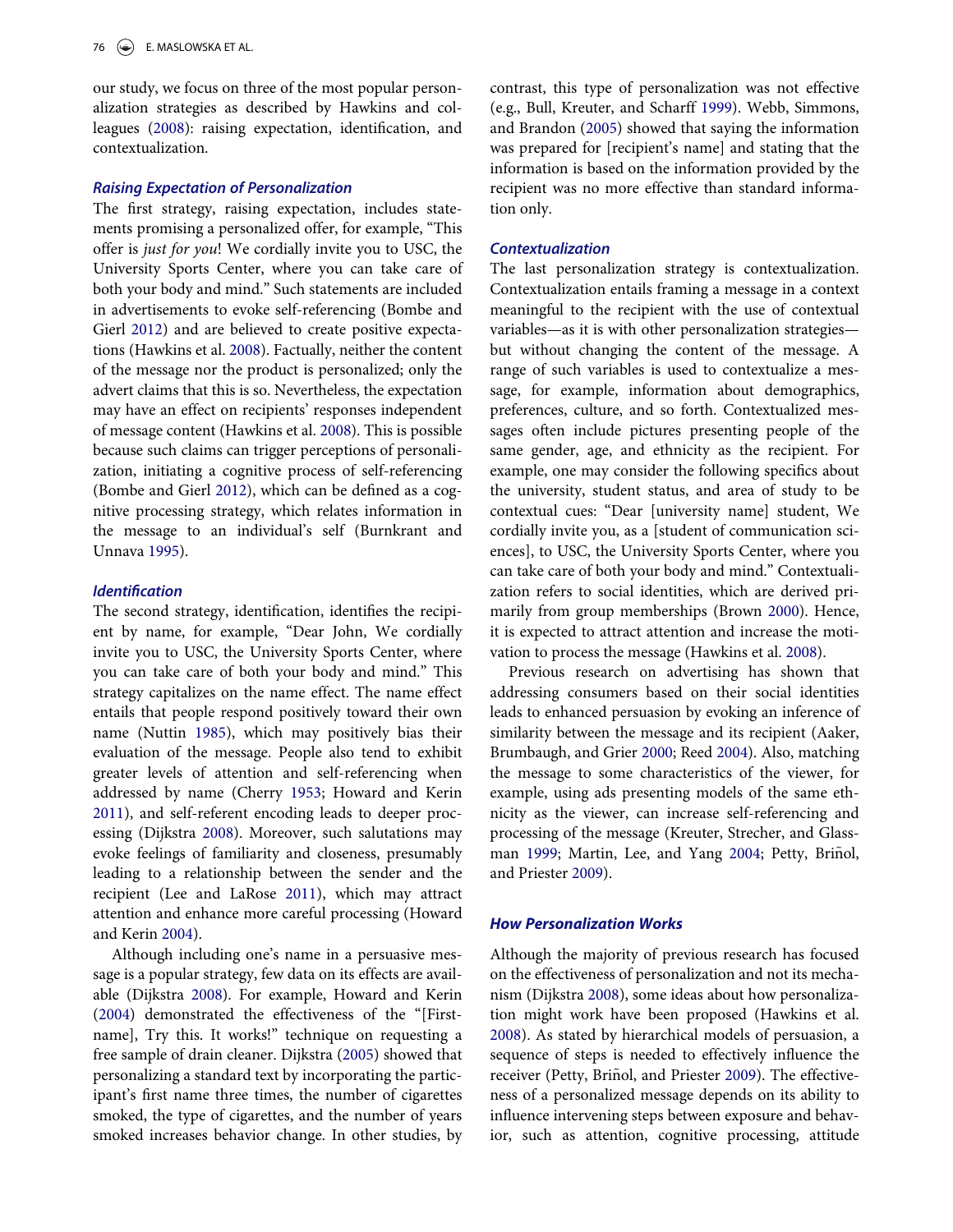toward the ad, attitude toward the brand, and behavioral intention (McGuire [2013](#page-11-15)). Personalized messages are believed to attract attention, increase processing, and exert persuasive effects by being recognized as "for me" and evoking the feeling of "me-ness" (Hawkins et al. [2008;](#page-10-11) Kalyanaraman and Sundar [2006](#page-10-21); Petty, Wheeler, and Bizer 1999). Hence, perceived personalization (i.e., the feeling of "me-ness") is necessary for effective personalized advertisements (Baek and Morimoto [2011](#page-10-0)).

We define perceived personalization as a recognition that the message is personalized for the individual. Hence, the recipient of the message sees that the information was tailored to his or her personal profile (see De Keyzer, Dens, and De Pelsmacker [2015](#page-10-9)). As such, perceived personalization is closely related to perceived relevance but is not the same. Perceived relevance means that the information in the message was relevant or useful (De Keyzer, Dens, and De Pelsmacker [2015\)](#page-10-9). The content of the message does not need to be relevant to a person in order to be recognized as being personalized. In a similar vein, a message perceived as personal does not have to be involving. Involvement is a motivational state (Mittal [1989](#page-11-16)). If someone recognizes a message as addressing him or her personally, it does not mean that the message will activate motivations. To summarize, perceived personalization means noticing that the message has been personalized, but it does not necessarily mean that the message is perceived as being relevant or involving. However, both perceived relevance and involvement may be results of perceived personalization.

The three personalization strategies under study are expected to work by eliciting perceived personalization and triggering self-referencing. Because the strategies are qualitatively different and vary in the used cues, we can only speculate which strategy is most effective. It is plausible that identification strategy has the most positive effect because, as previously discussed, a person's name is a very strong and easily recognizable cue. For raising expectation to be effective, recipients need to believe the claim it contains is true; while in case of contextualization, recipients need to notice personal cues in the text and identify with them. A message combining all three strategies may be very effective in evoking perceived personalization due to the additive effect. Therefore, we propose hypothesis 1:

H1: Four personalized messages will elicit perceived personalization, with the message combining all three strategies having the strongest effect, followed by the messages based on identification, contextualization, and raising expectation strategies, respectively.

Further, we propose that the perception of being personally addressed (i.e., perceived personalization) attracts more attention. Self-referent cues, when perceived as such, are more likely to attract attention. For example, using second-person instead of third-person pronouns in a message has been shown to increase personal involvement and processing of a message (Burnkrant and Unnava [1989](#page-10-22)). Moreover, individuals have been shown to pay longer and more attention to personalized advertisements (Bang and Wojdynski 2016). Hence, we offer hypothesis 2:

H2: Perceived personalization triggers more attention.

Increased attention paid to the message evokes greater cognitive responses (i.e., more relevant thoughts). These thoughts can be either positive or negative. Although increased processing may lead to increased counterarguing (Petty, Ostrom, and Brock [1981](#page-11-17)), this should not be the case when a personalized message is being processed, because individuals are in a self-referencing mode. Hence, we can expect more positive thoughts about the message to be produced. Thus we propose hypothesis 3:

H3: Attention leads to deeper processing (i.e., more thoughts), with more positive than negative thoughts being produced.

According to cognitive response theory, individuals' attitudes are influenced by their cognitive responses to the message that is thoughts about the message (Petty, Briñol, and Priester [2009](#page-11-14)). Hence, in accordance with previous studies, negative thoughts evoked by the message are expected to lead to less persuasion and positive thoughts are expected to lead to more persuasion (Petty, Briñol, and Priester [2009\)](#page-11-14), as noted in hypothesis 4:

H4: Positive (negative) thoughts about the message increase (diminish) attitude toward the message.

Increased cognitive processing under self-reference has been shown to lead to more positive attitudes due to positivity bias related to the self (Burnkrant and Unnava [1995\)](#page-10-15). Hence, we propose hypothesis 5:

H5: The total effect of processing on attitude toward the message is positive.

Finally, in accordance with past literature, attitude toward the message leads to attitude toward the brand and intention. Thus, hypothesis 6 states:

H6: Positive attitude toward the message enhances intention via attitude toward the brand.

We summarize our hypotheses in [Figure 1.](#page-5-0)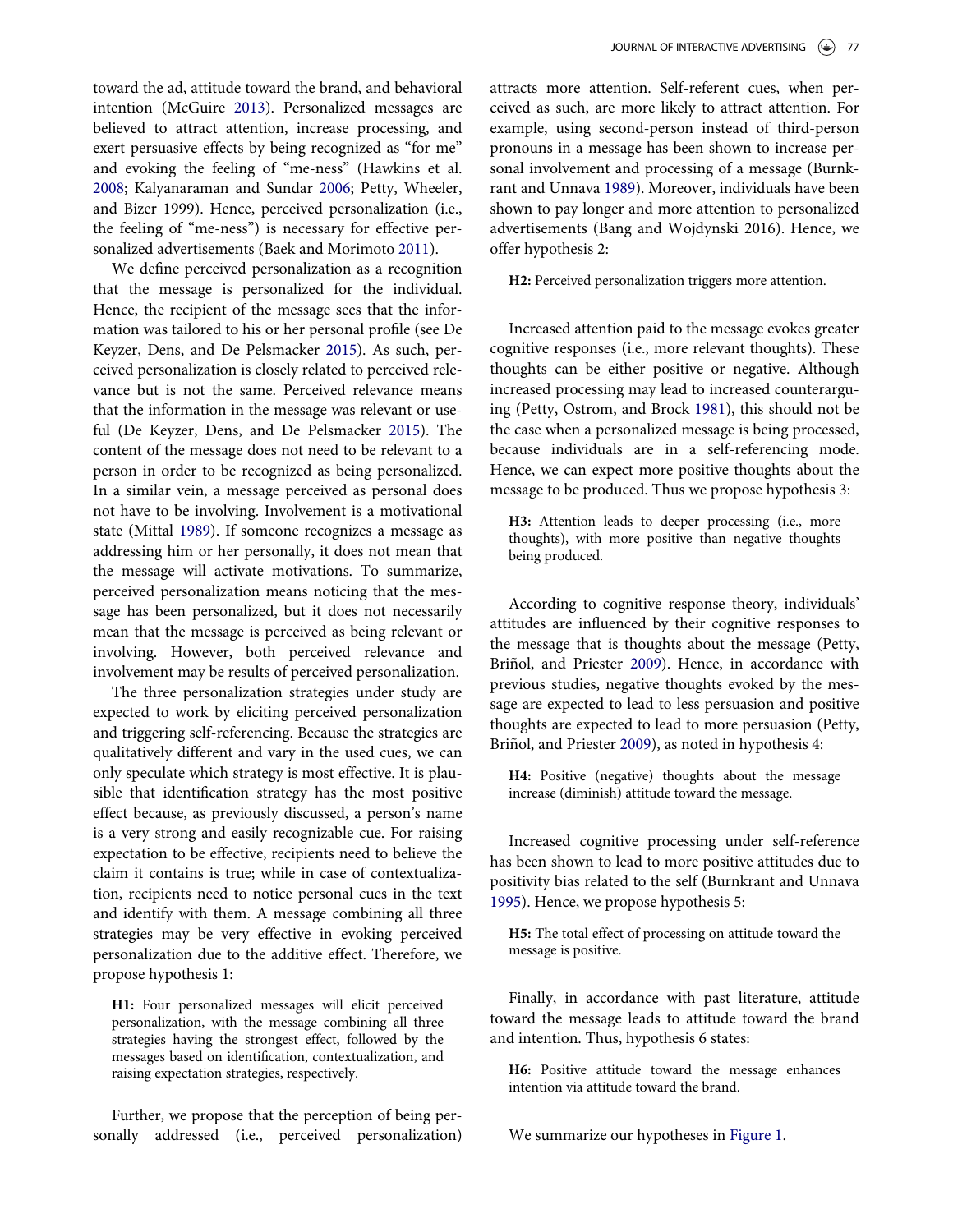

<span id="page-5-0"></span>Figure 1. Conceptual model of personalization mechanism.

## Method

#### **Materials**

Five different versions of a message that advertised membership of the University Sports Center (USC), which is an existing organization, were created based on an existing e-mail newsletter. The general content of the messages was the same in all conditions: Messages included information on sports, rates, and USC location. Also, the graphic elements of the newsletters, such as logo, colors, and fonts, were identical. The five versions of the newsletter corresponded to the different strategies: generic (no personalization), raising expectation, identification, contextualization, and a combination of the three personalization strategies. Besides the general content informing the recipients about the existence of the USC, its location, and the sports it offers (identical to the generic condition), the personalization conditions contained strategy-specific cues. In the raising expectation condition, the statement: "This message is just for you!" was added. In the identification condition, the participant's name was mentioned three times in three different sections of the message: at the beginning (e.g., "Dear Anne"), in the middle, and at the end. In the contextualization condition, pictures adapted to the receiver's gender and cues about being a student were used (e.g., "We invite you as a Communication Science student"). In the combined condition, all three personalization strategies were used (see the appendix for an example). The materials were shown and discussed with members of the target group (i.e., students) in a focus group  $(N = 10)$ . Based on their reactions the messages were adjusted and pretested among students  $(N = 64)$ , who were asked to express to what extent they felt personally addressed. Participants in the generic condition felt moderately personally addressed  $(M = 3.08, SD = 1.66)$ , followed by the raising expectation ( $M = 3.77$ ,  $SD = 1.42$ ), contextualization  $(M = 3.89, SD = 1.82)$ , combined  $(M = 5.70, SD =$ 1.49), and identification condition  $(M = 5.89,$  $SD = 1.36$ .

#### Participants and Procedure

To test our hypotheses, we conducted an online experiment. Participants ( $N = 285, 73\%$  women,  $M_{\text{age}}$  $=$  19.64 years, SD  $=$  2.14) were undergraduates and members of a student survey panel at a Dutch university. They were not members of USC, the advertised organization, but potential customers. Participants in our study were randomly assigned to one of five conditions: generic ( $n = 60$ ), raising expectation ( $n =$ 59), identification ( $n = 64$ ), contextualization ( $n =$ 39), and combined ( $n = 63$ ). Participants received a link to an online experiment. First, they were asked several general questions about their age, gender, name, and so on. Next, they performed a filler task. Upon finishing this task, they were randomly exposed to one of the five versions of the message. Finally, they completed the questionnaire.

### **Measures**

All items in our questionnaire were measured on Likert-type scales from 1 (Totally disagree) to 5 (Totally agree). Perceived personalization was measured with four items ( $\alpha = .72$ ,  $M = 3.23$ ,  $SD = .91$ ): "Did you have a feeling that you were addressed personally in the newsletter?"; "Did you notice personal information in the newsletter?"; "Was the newsletter targeted at you?"; and "Could you recognize yourself in the group the newsletter was targeted at?" Attentive reading was measured with one question: "How thoroughly did you read the newsletter?" with four possible answers: Not at all, Only just scanned it, Read it partially, and Read it carefully. We treated it as a continuous variable measured on a 4-point scale  $(M = 2.47, SD = .81)$ . Cognitive responses were measured following the guidelines of Cacioppo and Petty [\(1981\)](#page-10-23). Participants were asked to write down all they had been thinking about while reading the message. The thought-listing protocols were coded by two independent judges who received a coding manual and were trained in the procedure. The frequencies of positive  $(M = .44, SD =$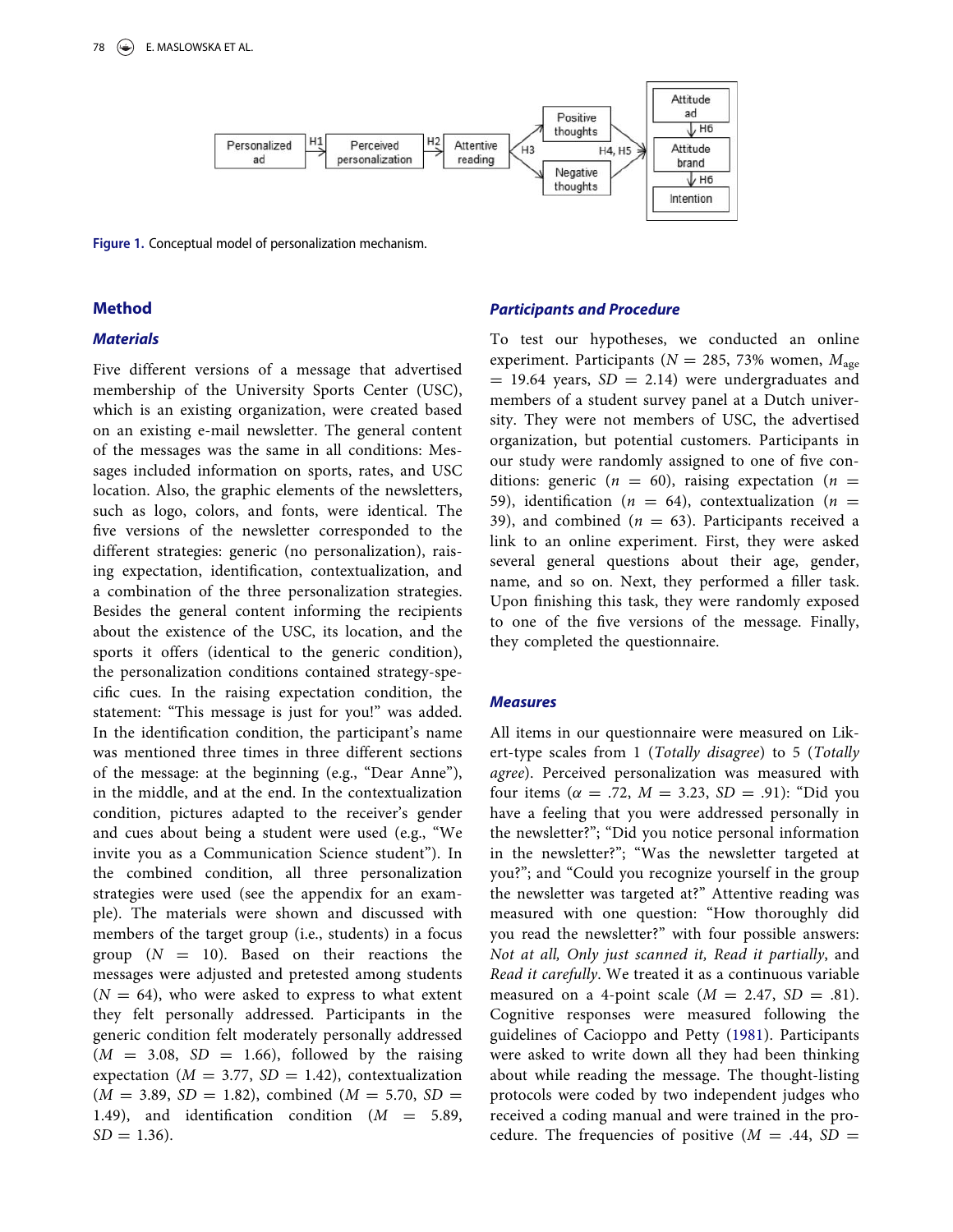<span id="page-6-0"></span>.65) and negative ( $M = .33$ ,  $SD = .65$ ) thoughts about the message and the advertised organization were coded. We decided not to combine positive and negative thoughts into one measure to create simple difference scores or ratios, but to keep positive and negative thoughts as two separate measures as such combined measures ignore psychological states underlying assessments of the positive and negative significance of a stimulus (for discussion, see Cacioppo, von Hippel, and Ernst [1997\)](#page-10-24). We established rater reliability using the intraclass correlation coefficient ( $\alpha_{\text{positive}} = .70$ ,  $\alpha_{\text{negative}} = .75$ ) because each subject was rated by the same rater, but our data were not nominal. After coding was completed, we resolved discrepancies between the judges. Attitude toward the message was assessed on a 10-item semantic differential scale based on existing scales (Batra and Ahtola 1990; Megehee 2009) and included self-derived items relevant to personalization ( $\alpha$  = .90,  $M$  = 3.18,  $SD = .77$ : Unattractive–Attractive, Unimportant– Important, Irrelevant–Relevant, Annoying–Pleasing, Dull–Interesting, Boring–Exciting, Unpleasant–Pleasant, Not for me–For me, Irritating–Pleasing, and Obtrusive–Unobtrusive. Attitude toward USC was measured on a five-item semantic differential scale based on existing attitude scales ( $\alpha$  = .92, *M* = 3.64, *SD* = .73): Unattractive–Attractive, Unpleasant–Pleasant, Bad–Good, Not fun–Fun, and Bad quality–Good qual*ity*. Intention was measured on a three-item scale ( $\alpha =$ .85,  $M = 2.65$ ,  $SD = 1.11$ ): "How probable are you to contact USC?"; "How probable are you to join USC?"; and "Are you going to tell others about USC?"

### **Results**

We used AMOS 19 to test the hypothesized model of personalization strategies effectiveness, as shown in [Figure 1](#page-5-0). [Table 1](#page-6-0) presents descriptive statistics by condition. To investigate the pattern of relations between the variables in the model, zero-order correlations between all dependent variables were computed ([Table 2](#page-6-1)).

<span id="page-6-1"></span>Because the personalization condition was a categorical variable with five categories, four dummy-coded variables were included as independent variables in the tested model. To assess model fit, three fit indices were used: chi-square test  $(\chi^2)$ , root mean square error of approximation (RMSEA), and comparative fit index (CFI). A good model fit would be supported by an insignificant  $\chi^2$  at a 0.05 threshold, a RMSEA value of .05 or less with p-close higher than .05 and a CFI value of .95 or more (Hooper, Coughlan, and Mullen [2008](#page-10-25)). CFI values between .90 and .95 and RMSEA values between .05 and .08 are acceptable though (Byrne [2001\)](#page-10-26). Because  $\chi^2$ 

| Table 1. Descriptive statistics by personalization condition. |  |  |
|---------------------------------------------------------------|--|--|
|                                                               |  |  |

| <b>Statistics</b> |                       | M    | SD   | Min  | Max  |
|-------------------|-----------------------|------|------|------|------|
| Perceived         | Generic               | 2.88 | 0.80 | 1.00 | 5.00 |
| personalization   | Raising expectation   | 2.96 | 0.86 | 1.00 | 5.00 |
|                   | Identification        | 3.41 | 0.78 | 1.50 | 4.75 |
|                   | Contextualization     | 3.06 | 0.91 | 1.25 | 4.75 |
|                   | Combined              | 3.77 | 0.89 | 1.00 | 5.00 |
| Attentive reading | Generic               | 2.45 | 0.65 | 1.00 | 4.00 |
|                   | Raising expectation   | 2.39 | 0.79 | 1.00 | 4.00 |
|                   | Identification        | 2.50 | 0.85 | 1.00 | 4.00 |
|                   | Contextualization     | 2.44 | 0.79 | 1.00 | 4.00 |
|                   | Combined              | 2.56 | 0.93 | 1.00 | 4.00 |
| Attitude ad       | Generic               | 3.25 | 0.70 | 1.00 | 4.90 |
|                   | Raising expectation   | 3.14 | 0.75 | 1.00 | 5.00 |
|                   | <b>Identification</b> | 3.05 | 0.77 | 1.20 | 4.30 |
|                   | Contextualization     | 3.24 | 0.76 | 1.50 | 4.70 |
|                   | Combined              | 3.25 | 0.88 | 1.00 | 5.00 |
| Attitude brand    | Generic               | 3.61 | 0.66 | 1.00 | 5.00 |
|                   | Raising expectation   | 3.63 | 0.74 | 1.40 | 5.00 |
|                   | Identification        | 3.64 | 0.72 | 1.20 | 5.00 |
|                   | Contextualization     | 3.59 | 0.72 | 2.00 | 5.00 |
|                   | Combined              | 3.70 | 0.79 | 1.00 | 5.00 |
| Intention         | Generic               | 2.73 | 1.23 | 1.00 | 5.00 |
|                   | Raising expectation   | 2.39 | 1.06 | 1.00 | 4.67 |
|                   | Identification        | 2.67 | 1.08 | 1.00 | 4.67 |
|                   | Contextualization     | 2.90 | 1.02 | 1.00 | 4.67 |
|                   | Combined              | 2.64 | 1.10 | 1.00 | 5.00 |
| Positive thoughts | Generic               | 0.50 | 0.66 | 0.00 | 3.00 |
|                   | Raising expectation   | 0.45 | 0.73 | 0.00 | 3.00 |
|                   | Identification        | 0.43 | 0.65 | 0.00 | 3.00 |
|                   | Contextualization     | 0.36 | 0.70 | 0.00 | 3.00 |
|                   | Combined              | 0.43 | 0.55 | 0.00 | 2.00 |
| Negative thoughts | Generic               | 0.24 | 0.47 | 0.00 | 2.00 |
|                   | Raising expectation   | 0.30 | 0.85 | 0.00 | 6.00 |
|                   | Identification        | 0.57 | 0.77 | 0.00 | 3.00 |
|                   | Contextualization     | 0.24 | 0.51 | 0.00 | 2.00 |
|                   | Combined              | 0.26 | 0.44 | 0.00 | 1.50 |

is characterized by a number of limitations, such as sensitivity to sample size and deviations from normality, we especially focused on CFI and RMSEA.

The hypothesized model as presented in [Figure 1](#page-5-0) did not fit the data well,  $\chi^2$  (38,  $N = 285$ ) = 271.927,  $p = .000$ ; RMSEA = .147 with  $p$ -close = .000; CFI = .69. [Figure 1](#page-5-0) includes fully mediated relationships only. However, the modification indices suggested that several relationships between variables were only partially mediated. Because the relations were theoretically plausible, we decided to include them in the model. After adjusting the model accordingly [\(Figure 2\)](#page-7-0), the model fit the data well,

Table 2. Zero-order correlations for all dependent variables.

| Variables                       |                             |                             | 3    | 4                                                 | 6 |
|---------------------------------|-----------------------------|-----------------------------|------|---------------------------------------------------|---|
| 1. Perceived<br>personalization |                             |                             |      |                                                   |   |
| 2. Attention                    | $.303***$                   |                             |      |                                                   |   |
| 3. Positive thoughts            | $.320**$                    | $.306***$                   |      |                                                   |   |
| 4. Negative thoughts            | $-.144^*$ .160 <sup>*</sup> |                             | .013 |                                                   |   |
| 5. Attitude message             | $.518***$                   | $.448***$ 340 <sup>**</sup> |      | $-299**$                                          |   |
| 6. Attitude brand               | $.358***$                   | $229***$                    |      | $.188^{**} - .280^{**}$ .527***                   |   |
| 7. Intention                    |                             |                             |      | $.379***$ $.275***$ $.221***$ $-.270**$ $.594***$ |   |

Note.  $^*p < .05;$   $^{**}p < .01;$   $^{***}p < .001.$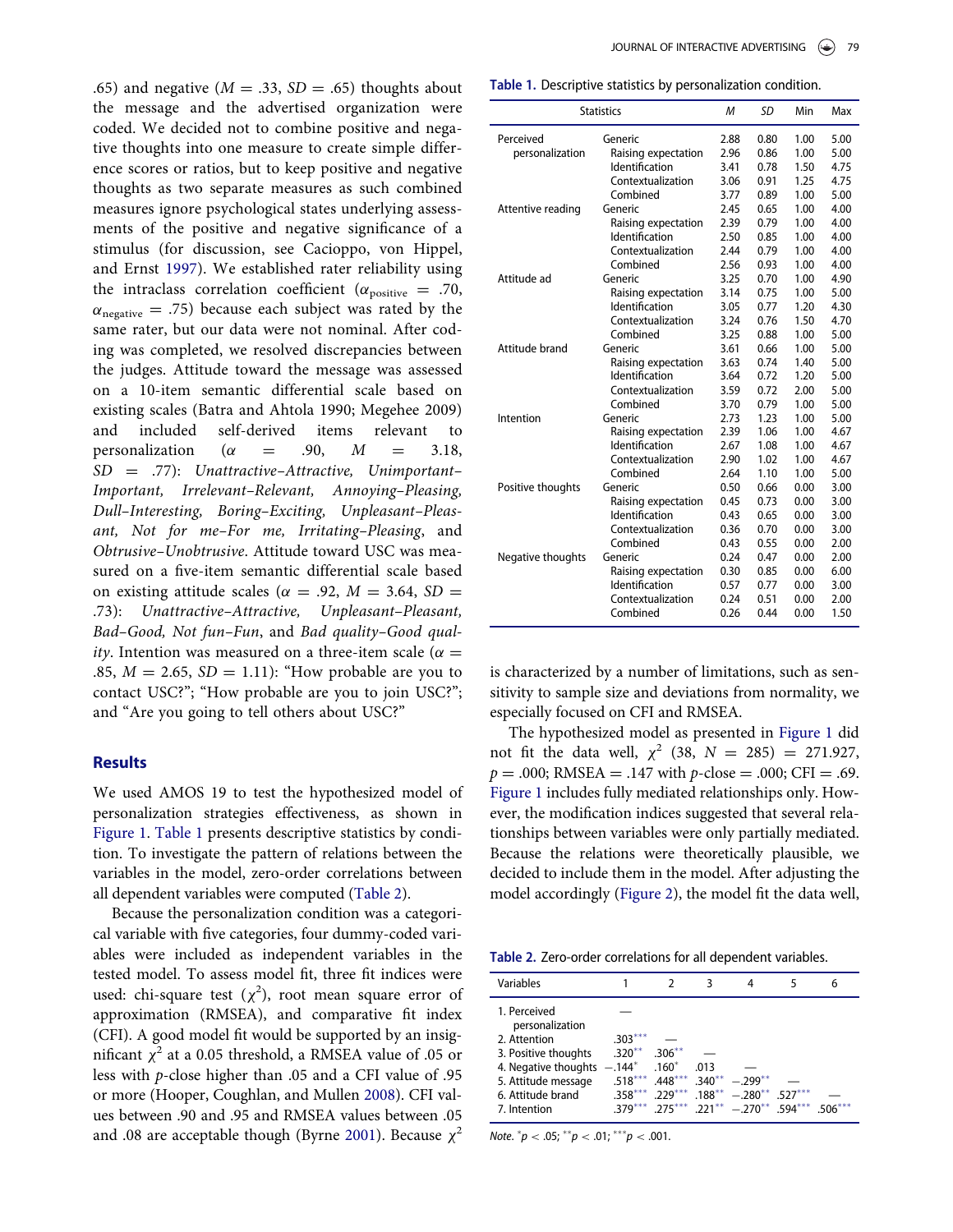<span id="page-7-0"></span>

Figure 2. Adjusted model of personalization mechanism. Coefficients represent standardized beta weights.

 $\chi^2$  (32, N = 285) = 59.736, p = .002; RMSEA = .055 with  $p$ -close = .323; CFI = .96. The analysis revealed that compared with the generic condition, two personalization conditions had an effect, namely the identification strategy and the combined strategy. Both conditions increased perceived personalization. To answer the question which condition had a stronger effect on perceived personalization (hypothesis 1), we estimated 95th biascorrected<sup>percentile</sup> significance of the difference between the two standardized coefficients with AMOS. The results showed a significant difference (Est.  $= -.17$ , SE  $= .07$ , Lower CI =  $-.307$ , Upper CI =  $-.033$ ,  $p = .016$ ), proving that the effect of the combined condition ( $\beta = .41$ ) was significantly stronger than that of the identification condition ( $\beta$  = .24). These results partially support hypothesis 1.

The results also revealed that the identification and combined strategies led to further persuasion effects. Perceived personalization increased recipients' attention, which supports hypothesis 2. It also influenced cognitive responses: It increased the number of positive thoughts and decreased the number of negative thoughts. In addition, perceived personalization had a positive effect on attitude toward the message. Furthermore, our model showed that increased attention had a positive effect on attitude toward the message and triggered more processing as well, leading to both more positive and more negative thoughts (partially supporting hypothesis 3). Consequently, in line with hypothesis 4, positive thoughts evoked a more positive attitude toward the message, and negative thoughts led to more negative attitude toward both the message and the brand. To answer hypothesis 5, we estimated the total effect of attention on attitude toward the message. In line with the hypothesis, it was positive (Est.  $= .32$ , SE  $= .05$ , Lower CI  $= .214$ , Upper  $CI = .420$ ,  $p = .001$ ). Finally, we observed that attitude toward the message positively affected intention through brand attitude, thus supporting hypothesis 6. All unstandardized paths' coefficients are shown in [Table 3.](#page-7-1)

Because perceived personalization can have both a positive and negative effect on attitude toward the message depending on the cognitive responses, we tested the total effect of perceived personalization on attitude toward the message with bootstrapping (2.000 samples with 95th bias-corrected<sup>percentile</sup> confidence intervals), which showed that the effect was positive and significant  $(Est. = .52, SE = .05, Lower CI = .417, Upper CI = .613,$  $p = .001$ ).

Finally, we wanted to establish what the total effect of personalization conditions on attitude toward the

<span id="page-7-1"></span>

|  | <b>Table 3. Path coefficients.</b> |
|--|------------------------------------|
|  |                                    |

|                           |              |                           | Est.    | <b>SE</b> | C.R.     | р     |
|---------------------------|--------------|---------------------------|---------|-----------|----------|-------|
| Perceived personalization | $\leftarrow$ | Raising expectation       | .083    | .154      | .538     | .591  |
| Perceived personalization | $\leftarrow$ | <b>Identification</b>     | .527    | .151      | 3.504    | $***$ |
| Perceived personalization | $\leftarrow$ | Contextualization         | .176    | .172      | 1.023    | .306  |
| Perceived personalization | $\leftarrow$ | Combined                  | .895    | .151      | 5.923    | ***   |
| Attention                 | $\leftarrow$ | Perceived personalization | .270    | .050      | 5.357    | ***   |
| Positive thoughts         | $\leftarrow$ | Attention                 | .186    | .046      | 4.010    | ***   |
| Negative thoughts         | $\leftarrow$ | Attention                 | .179    | .048      | 3.710    | $***$ |
| Positive thoughts         | $\leftarrow$ | Perceived personalization | .181    | .041      | 3.370    | $***$ |
| Negative thoughts         | $\leftarrow$ | Perceived personalization | $-.151$ | .043      | $-3.511$ | $***$ |
| Attitude message          | $\leftarrow$ | Attention                 | .345    | .046      | 6.725    | $***$ |
| Attitude message          | $\leftarrow$ | Perceived personalization | .276    | .041      | 7.517    | $***$ |
| Attitude message          | $\leftarrow$ | Positive thoughts         | .155    | .056      | 2.780    | **    |
| Attitude message          | $\leftarrow$ | Negative thoughts         | $-.374$ | .054      | $-6.953$ | $***$ |
| Attitude brand            | $\leftarrow$ | Negative thoughts         | $-.150$ | .059      | $-2.561$ | ×.    |
| Attitude brand            | $\leftarrow$ | Attitude message          | .457    | .049      | 9.327    | ***   |
| Intention                 | $\leftarrow$ | Attitude brand            | .408    | .082      | 4.956    | ***   |
| Intention                 | $\leftarrow$ | Attitude message          | .651    | .077      | 8.419    | $***$ |

Note. Path coefficients are unstandardized regression weights.

 $^*p <$  .05;  $^{\ast\ast}p <$  .01;  $^{\ast\ast\ast}p <$  .001.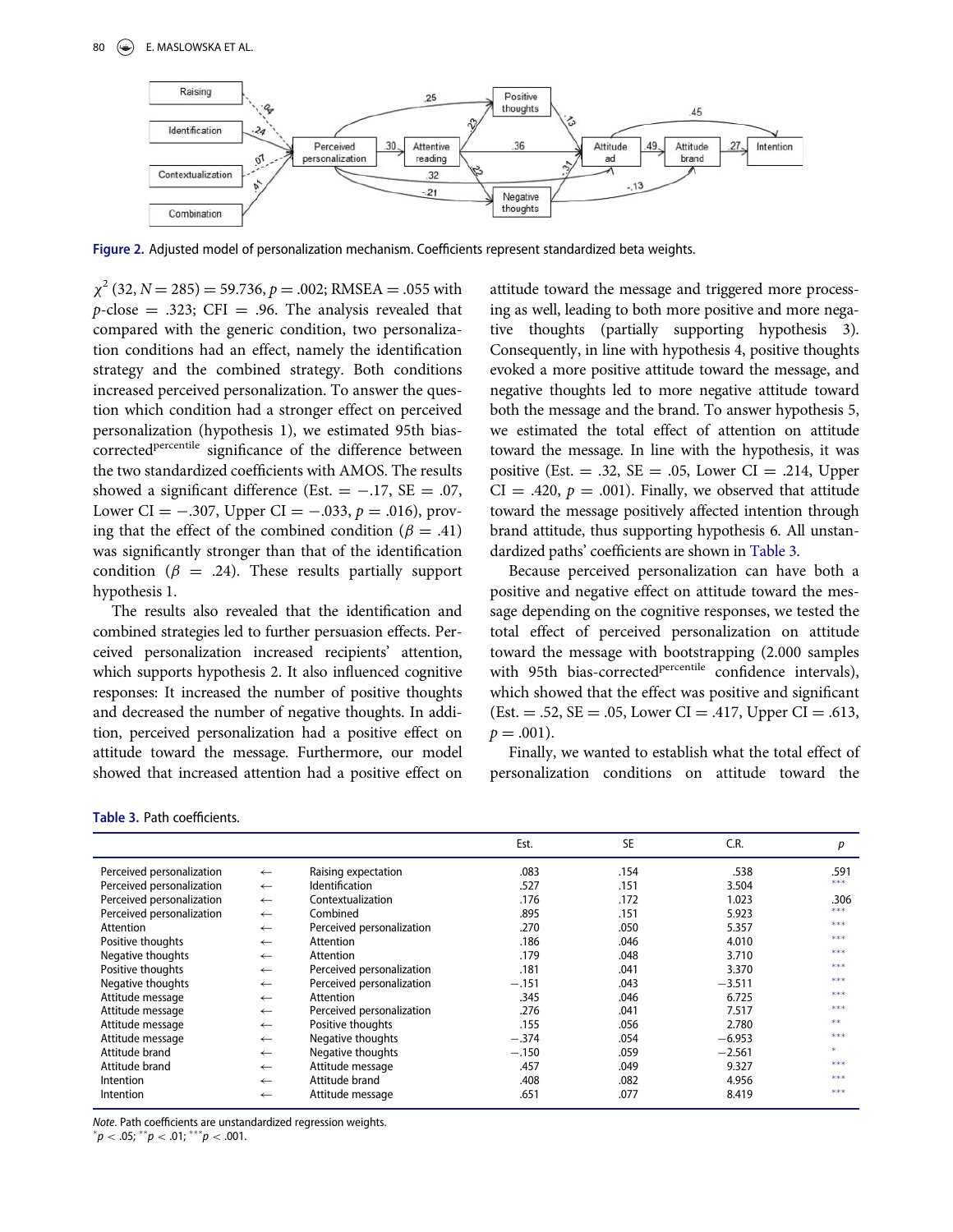message was. We found that the effects of both the identification (Est.  $= .13$ , SE  $= .03$ , Lower CI  $= .062$ , Upper CI = .199,  $p = .001$ ) and combined (Est. = .40,  $SE = .04$ , Lower CI = .145, Upper CI = .300,  $p < .001$ ) strategies were positive and significant, while the effects of the raising expectation and contextualization conditions were nonsignificant ( $p = .584$  and  $p = .295$ , respectively).

#### **Discussion**

Personalization is believed to be an effective marketing strategy, but the results of past studies are inconclusive, showing both positive and negative outcomes. To understand the discrepancy in empirical results it may help to identify the mechanism underlying personalization. The aim of our study was to expand our knowledge of personalized advertising by examining its working mechanism and the effects of different strategies. Hence, we developed and tested a model explaining how personalization may affect message receivers' reactions.

We expected that the four personalized messages would elicit perceived personalization, with the message combining all three strategies having the strongest effect, followed by the identification, contextualization, and raising expectation strategies. The results partially supported our hypothesis: Only the combined and identification strategies triggered perceived personalization. Further, we hypothesized that perceived personalization would trigger more attention, which would lead to deeper processing (i.e., more thoughts), with more positive than negative thoughts being produced. Indeed, perceived personalization increased participants' attention, which had a positive effect on attitude toward the message and triggered more positive and negative thoughts. As expected, positive and negative thoughts about the message respectively increased and diminished attitude toward the message, and the total effect of processing on attitude toward the message was positive. Finally, positive attitude toward the message was shown to enhance intention via attitude toward the brand.

Our study shows that personalized advertising works via perceived personalization, attention, and cognitive responses. It also indicates that whether personalized advertising works depends on the strategy used. Significant paths were found only for messages including the recipient's name, in the identification and combined strategies. It has been shown that one's name is at the core of one's self-schema (Dijkstra [2008](#page-10-4)) and is processed even in an inattention situation (Mack and Rock [1998\)](#page-11-18). Therefore, when people notice their names, they recognize that a message is personalized, pay more attention to both the name and the message, and produce more positive thoughts and less negative thoughts. This is in line with previous research in other disciplines, showing that using self-referent cues increases positively biased processing of a message (Burnkrant and Unnava [1989\)](#page-10-22). In our study, perceived personalization also had a direct positive effect on attitude toward the message. The reason for this effect may be that self-referencing activates the positive affect associated with the self, which gets transferred to the ad, leading to a more positive attitude toward it (Debevec and Iyer [1988](#page-10-27); Debevec and Romeo [1992](#page-10-28)).

As stated, the raising expectation strategy did not have any effect. This finding is in line with the study of Bombe and Gierl ([2012\)](#page-10-14), who found such statements not to affect attitudes in case of favorable brands or in combination with strong arguments. They also showed that these claims can even impair attitudes in cases of unfavorable brands or in combinations with weak arguments. It is possible that the claim "this message is just for you" simply was not believable. Such statements have been often used in promotional e-mails and on shopping websites. Thus, individuals may know that such offers are in fact not especially made for them. According to the persuasion knowledge model of Friestad and Wright [\(1994](#page-10-29)), consumers have knowledge about different strategies used by advertisers. When they see a "for you" statement, they might recognize it as a persuasion strategy, which might activate skepticism toward the message and disbelief of the claim.

Considering the lack of effect of the contextualization strategy, it might be that the characteristics used for personalization may have not been distinctive enough to activate self-referencing. According to Aaker, Brumbaugh, and Grier [\(2000](#page-9-0)), the chances that the identification process will be activated depend on how rare and how personally important the trait is. When the trait belongs to self-defining characteristics and is numerically rare, the chances of influencing the recipient are higher than when the trait is common and less central to the self (Brumbaugh [2009](#page-10-30)). In our study, we used basic demographic information, such as gender, field of study, and university. This kind of contextualizing may not have been sufficiently distinctive and/or central to the students' self. Hence, it would be interesting to examine which personal and in-group characteristics are strong enough to active self-referencing.

Further, we showed that perceived personalization triggered by the identification and combined strategies stimulates attention to the message, positive thoughts, and attitude toward the message. It also diminishes the number of negative thoughts. Although we expected a full mediation, the additional direct effect of perceived personalization on both positive and negative thoughts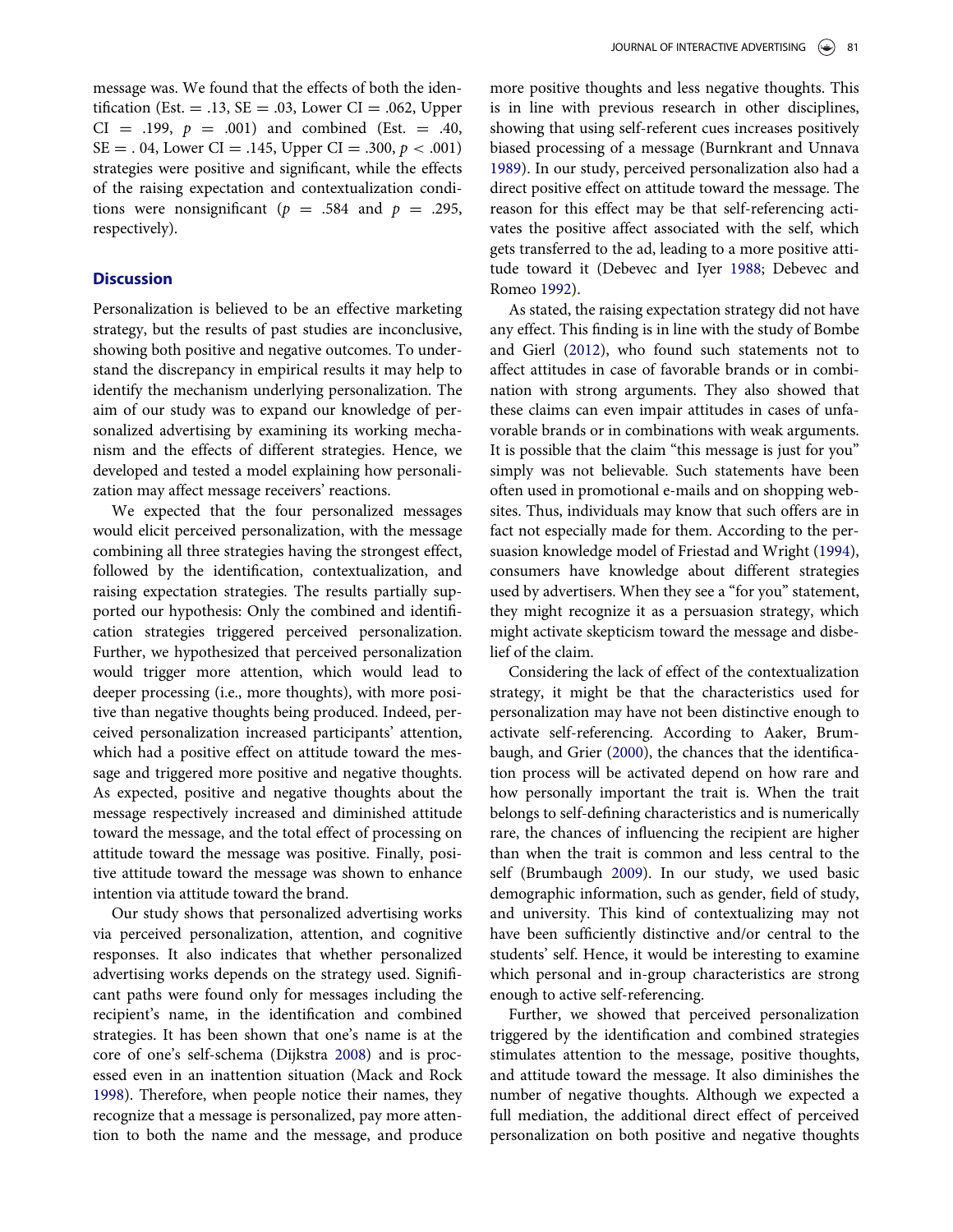and attitude toward the message is theoretically plausible. These effects show that recognizing the message as personalized, providing the feeling of "me-ness," can trigger message processing and enhance attitude toward the message. This mechanism should be further explored in future research. Also, perceived personalization should be considered by researchers when creating personalization conditions.

Increased attention leads to more processing of the ad, which in turn affects attitudes. We showed that this effect is twofold. On one hand, attention paid to a personalized ad may trigger more positive thoughts, which leads to a more positive attitude toward the message. On the other hand, in contrast to the effect of perceived personalization, attentive reading of a personalized message may also evoke more negative thoughts, leading to less favorable attitude toward the message. Thus, attention alone increases both positive and negative thoughts. This shows that increased processing can go two ways: Besides positive thoughts about the message, it may also lead to increased counterarguing (Petty, Ostrom, and Brock [1981\)](#page-11-17), irritation (Aaker and Bruzzone [1985](#page-9-1)), and inferences of a persuasion attempt (Campbell, [1995](#page-10-31)), which can lower advertising effectiveness (Campbell [1995\)](#page-10-31). In our study, the effect of positive thoughts on attitude toward the message was smaller than the effect of negative thoughts. This stronger effect of negative thoughts can be explained by the negativity effect, so a greater impact of negative than positive evaluations on a subject (Peeters and Czapinski [1990](#page-11-19)). Negative information has a stronger effect because it is weighted more heavily.

Summarizing all effects, perceived personalization has positive direct effects (i.e., more positive and less negative thoughts), but the effect on cognitive responses via attention is mixed (i.e., both more positive and negative thoughts). Furthermore, the effect of negative thoughts on attitude toward the message and attitude toward the brand is larger than the effect of positive thoughts. How does this balance out? Even though attention stimulates both positive and negative thoughts, the total effect of perceived personalization, and consequently exposure to a personalized message, is positive. This emphasizes the role of perceived personalization as a personalization mechanism.

## Implications

<span id="page-9-1"></span><span id="page-9-0"></span>Findings from this study have some useful implications. First, they show that perceived personalization should be considered while discussing the effects of personalized communication strategies. Personalizing advertising by including the recipient's name may lead to both positively and negatively valenced cognitive responses. Therefore, more research is needed on when a personalized message is perceived as such and when it has the ability to evoke positive versus negative cognitive responses.

Second, concerning raising expectation, we would think that this strategy may not be worth employing, at least not on its own. In our case it did not lead to any effects, and in the study of Bombe and Gierl ([2012\)](#page-10-14) it even undermined consumers' attitudes. It is possible that consumers do not believe raising expectation claims. However, consumers are not a homogenous group and may differ with respect to perceived trustworthiness or believability of such claims. Future studies should investigate if there are types of communication or consumers for whom this strategy may be effective and under which conditions that could be the case.

Third, with regard to contextualization, it is plausible our chosen contextualization cues were not personally relevant enough for our target group. Hence, the variables we used to manipulate the message influenced the nonsignificant results. Thus, we suggest, if one wants to use contextualization, it should be based on preassessed personal and social identities, such as a social role the recipient strongly identifies with, and not simple demographics, such as gender or occupation.

Finally, our method (i.e., a controlled experiment) may be partially responsible for the nonsignificant results because participants could have guessed the aim of the study. Future research should investigate the effectiveness of personalization in a more natural setting. Correspondingly, different strategies may trigger different aspects of perceived personalization. Hence, more specific measures per strategy should be developed. In addition, different products may be more suitable for personalization. For example, personalization in messages advertising identity- and status-related products may work better. Hence, different products should be studied.

Currently, personalization is a very popular and broadly used marketing strategy. Our study shows that personalized messages may only be more persuasive than no personalization when they are perceived as such and trigger positive thoughts. Our results imply this is most likely when the recipient's name is included in the message.

#### **References**

Aaker, David A., and Donald E. Bruzzone (1985), "Causes of Irritation in Advertising," Journal of Marketing, 49, 47–57.

Aaker, Jennifer L., Anne M. Brumbaugh, and Sonya A. Grier (2000), "Nontarget Markets and Viewer Distinctiveness: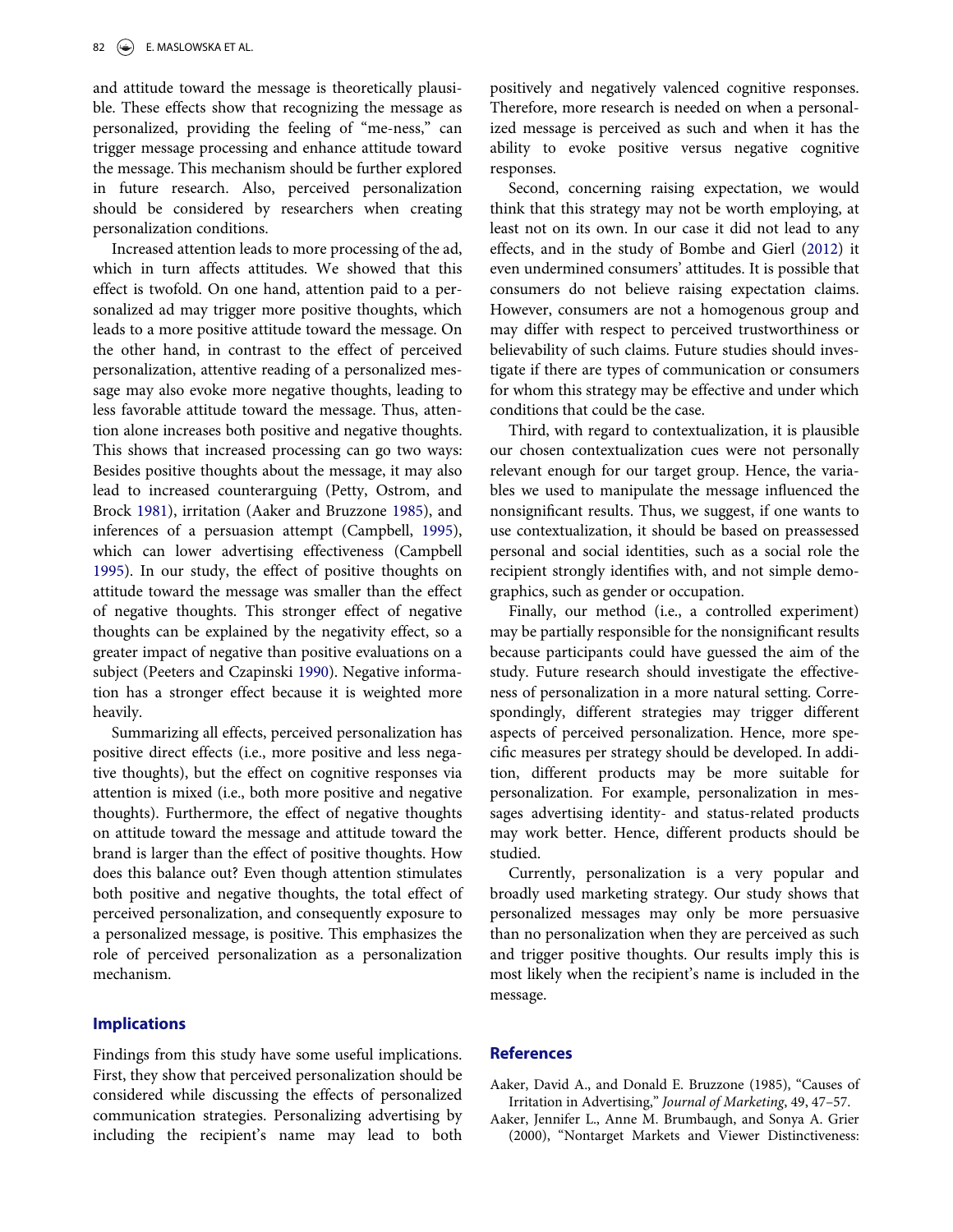The Impact of Target Marketing on Advertising Attitudes," Journal of Consumer Psychology, 9, 127–40.

- <span id="page-10-27"></span><span id="page-10-16"></span><span id="page-10-12"></span>Ansari, Asim, and Carl F. Mela (2003), "E-Customization," Journal of Marketing Research, 40 (2), 131–45.
- <span id="page-10-0"></span>Baek, Tae H., and Mariko Morimoto (2011), "Stay Away from Me: Examining the Determinants of Consumer Avoidance of Personalized Advertising," Journal of Advertising, 41 (1), 59–76.
- <span id="page-10-28"></span><span id="page-10-9"></span>Bang, Hyejin, and Bartosz W. Wojdynski (2016), "Tracking users' visual attention and responses to personalized advertising based on task cognitive demand," Computers in Human Behavior, 55 (B), 867–76.
- Batra, Rajeev, and Olli T. Ahtola (1991), "Measuring the hedonic and utilitarian sources of consumer attitudes," Marketing Letters, 2 (2), 159–70.
- <span id="page-10-8"></span><span id="page-10-7"></span>Bettman, James R., Mary Frances Luce, and John W. Payne (1998), "Constructive Consumer Choice Processes," Journal of Consumer Research, 25 (3), 187–217.
- <span id="page-10-14"></span><span id="page-10-4"></span><span id="page-10-1"></span>Bombe, Sandra, and Heribert Gierl (2012), "When Self-Referencing Cues Are Harmful: The Effect of 'For You' Statements in Advertisements on Product Attitudes," paper presented at International Conference on Research in Advertising (ICORIA), Stockholm Sweden.
- <span id="page-10-19"></span><span id="page-10-5"></span>Brown, Rupert (2000), "Social Identity Theory: Past Achievements, Current Problems and Future Challenges," European Journal of Social Psychology, 30, 745–78.
- <span id="page-10-30"></span><span id="page-10-29"></span>Brumbaugh, Anne M. (2009), "Why Do I Identify with Thee? Let Me Count Three Ways: How Ad Context Influences Race-Based Character Identification," Psychology and Marketing, 26, 970–86.
- <span id="page-10-11"></span><span id="page-10-10"></span>Bull, Fiona C., Matthew W. Kreuter, and Darcell P. Scharff (1999), "Effects of Tailored, Personalized, and General Health Messages on Physical Activity," Patient Education and Counseling, 36, 181–92.
- <span id="page-10-25"></span><span id="page-10-22"></span>Burnkrant, Robert E., and Rao H. Unnava (1989), "Self-Referencing: A Strategy for Increasing Processing of Message Content," Personality and Social Psychology Bulletin, 15, 628–38.
- <span id="page-10-15"></span>-, and - (1995), "Effects of Self-Referencing on Persuasion," Journal of Consumer Research, 22, 17–26.
- <span id="page-10-26"></span><span id="page-10-3"></span>Byrne, Barbara M. (2001), Structural Equation Modeling with AMOS: Basic Concepts, Applications, and Programming, Mahwah, NJ: Erlbaum.
- <span id="page-10-23"></span><span id="page-10-17"></span>Cacioppo, John T., and Richard E. Petty (1981), "Social Psychological Procedures for Cognitive Response Assessment: The Thought Listing Technique," in Cognitive Assessment, Thomas V. Merluzzi, Carol R. Glass, and Hyles Genest, eds., New York: Guilford, 309–42.
- <span id="page-10-24"></span><span id="page-10-21"></span><span id="page-10-2"></span>-, William von Hippel, and John M. Ernst (1997), "Mapping Cognitive Structures and Processes Through Verbal Content: The Thought-Listing Technique," Journal of Consulting and Clinical Psychology, 65 (6), 928–40.
- <span id="page-10-31"></span><span id="page-10-6"></span>Campbell, Margaret C. (1995), "When Attention-Getting Advertising Tactics Elicit Consumer Inferences of Manipulative Intent: The Importance of Balancing Benefits and Investments," Journal of Consumer Psychology, 4, 225–54.
- <span id="page-10-20"></span><span id="page-10-18"></span><span id="page-10-13"></span>Chellappa, Ramnath K., and Raymond G. Sin (2005), "Personalization versus Privacy: An Empirical Examination of the Online Consumer's Dilemma," Information Technology and Management, 6, 181–202.
- Cherry, E. Colin (1953), "Some Experiments on the Recognition of Speech with One and with Two Ears," Journal of the Acoustical Society of America, 25, 975–79.
- Debevec, Kathleen, and Easwar Iyer (1988), "Self-Referencing as a Mediator of the Effectiveness of Sex-Role Portrayals in Advertising," Psychology and Marketing, 5, 71–84.
- -, and Jean B. Romeo (1992), "Self-Referent Processing in Perceptions of Verbal and Visual Commercial Information," Journal of Consumer Psychology, 1, 83–102.
- De Keyzer, Freya, Nathalie Dens, and Patrick De Pelsmacker (2015), "Is This for Me? How Consumers Respond to Personalized Advertising on Social Network Sites," Journal of Interactive Advertising, 15 (2), 124–34.
- Dijkstra, Arie (2005), "Working Mechanism of Computer-Tailored Health Education: Evidence from Smoking Cessation," Health Education Research, 20, 527–39.
- (2008), "The Psychology of Tailoring-Ingredients in Computer-Tailored Persuasion," Social and Personality Psychology Compass, 2 (2), 765–84.
- ———, and Karien Ballast (2012), "Personalization and Perceived Personal Relevance in Computer-Tailored Persuasion in Smoking Cessation," British Journal of Health Psychology, 17, 60–73.
- ———, and Hein De Vries (1999), "The Development of Computer-Generated Tailored Interventions in Smoking Cessation," Patient Education and Counselling, 36, 99– 105.
- Friestad, Marian, and Peter Wright (1994), "The Persuasion Knowledge Model: How People Cope with Persuasion Attempts," Journal of Consumer Research, 21 (1), 1–31.
- Hawkins, Robert P., Matthew Kreuter, Kenneth Resnicow, Martin Fishbein, and Arie Dijkstra, A. (2008), "Understanding Tailoring in Communicating about Health," Health Education Research, 23, 454–66.
- Hooper, Daire, Joseph Coughlan, and Michael Mullen (2008), "Structural Equation Modelling: Guidelines for Determining Model Fit," Electronic Journal of Business Research Methods, 6 (1), 53–60.
- Howard, Daniel J., and Roger A. Kerin (2004), "The Effects of Personalized Product Recommendations on Advertisement Response Rates: The 'Try This. It works!' Technique," Journal of Consumer Psychology, 14, 271–79.
- -, and —— (2011), "The Effects of Name Similarity on Message Processing and Persuasion," Journal of Experimental Social Psychology, 47, 63–71.
- Jupiter Research (2007), [http://www.emailstatcenter.com/](http://www.emailstatcenter.com/Personalization.html) [Personalization.html](http://www.emailstatcenter.com/Personalization.html).
- Kalyanaraman, Sriram, and Shyam S. Sundar (2006), "The Psychological Appeal of Personalized Content in Web Portals: Does Customization Affect Attitudes and Behavior?," Journal of Communication, 56, 10–132.
- Kramer, Thomas, Suri Spolter-Weisfeld, and Maneesh Thakkar (2007), "The Effect of Cultural Orientation on Consumer Responses to Personalization," Marketing Science, 26 (2), 246–58.
- Kreuter, Matthew W., Victor J. Strecher, and Bernard Glassman (1999), "One Size Does Not Fit All: The Case for Tailoring Print Materials," Annals of Behavioral Medicine, 21, 276–83.
- Lee, Doohwang, and Robert LaRose (2011), "The Impact of Personalized Social Cues of Immediacy on Consumers'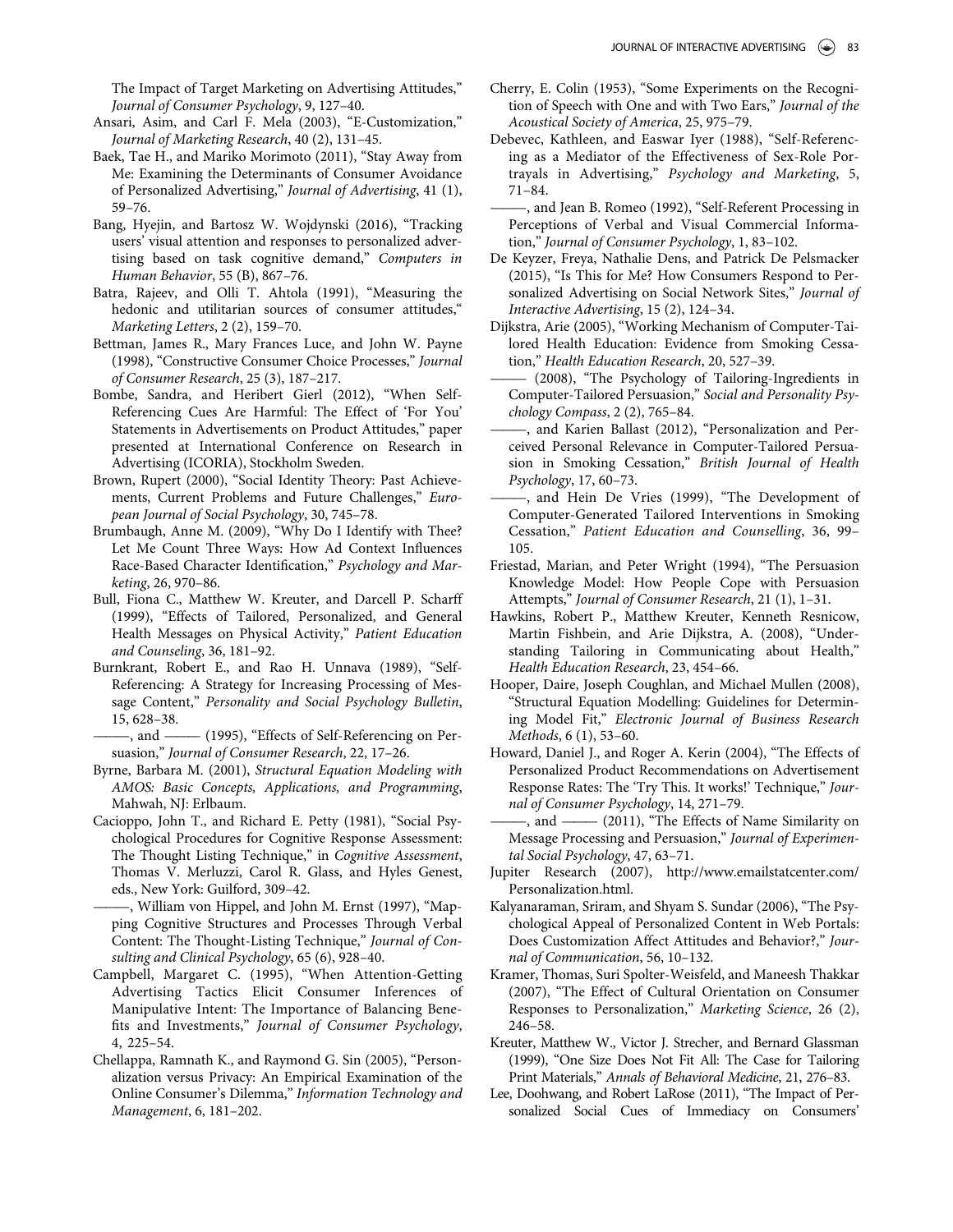Information Disclosure: A Social Cognitive Approach," Cyberpsychology, Behavior, and Social Networking, 14, 337–43.

- <span id="page-11-18"></span><span id="page-11-17"></span>Mack, Arien, and Irvin Rock (1998), "Inattentional Blindness: Perception Without Attention," in Visual Attention, Richard D. Wright, ed., New York: Oxford University Press, 55–76.
- <span id="page-11-13"></span><span id="page-11-3"></span>Martin, Brett A.S., Christina Kwai-Choi Lee, and Feng Yang (2004), "The Influence of Ad Model Ethnicity and Self-Referencing upon Attitudes: Evidence from New Zealand," Journal of Advertising, 33, 27–37.
- <span id="page-11-12"></span><span id="page-11-4"></span>Maslowska, Ewa, Bas van den Putte, and Edith G. Smit (2011), "The Effectiveness of Personalized E-Mail Newsletters and the Role of Personal Characteristics," Cyberpsychology, Behavior, and Social Networking, 14 (12), 765–70.
- <span id="page-11-15"></span><span id="page-11-7"></span>McGuire, William J. (2013), "McGuire's Classic Input–Output Framework for Constructing Persuasive Messages," in Public Communication Campaigns, Ronald E. Rice and Charles K. Atkin, eds., Thousand Oaks, CA: Sage. 133–45.
- <span id="page-11-5"></span><span id="page-11-2"></span>Megehee, Carol M. (2009), "Advertising time expansion, compression, and cognitive processing influences on consumer acceptance of message and brand," Journal of Business Research, 62 (4), 420–31.
- <span id="page-11-16"></span><span id="page-11-8"></span>Mittal, Banwari (1989), "A Theoretical Analysis of Two Recent Measures of Involvement," in Advances in Consumer Research, Vol. 16, K. Srull, ed., Provo, UT: Association for Consumer Research, 697–702.
- <span id="page-11-10"></span><span id="page-11-1"></span>Montgomery, Alan, and Michael D. Smith (2009), "Prospects for Personalization on the Internet," Journal of Interactive Marketing, 23 (2), 130–37.
- <span id="page-11-11"></span><span id="page-11-9"></span>Nuttin, Jozef M. (1985), "Narcissism Beyond Gestalt and Awareness: The Name-Letter Effect," European Journal of Social Psychology, 15 (3), 353–61.
- <span id="page-11-19"></span><span id="page-11-0"></span>Peeters, Guido, and Janusz Czapinski (1990), "Positive–Negative Asymmetry in Evaluations: The Distinction Between Affective and informational Negativity Effects," European Review of Social Psychology, 1 (1), 33–60.
- <span id="page-11-14"></span><span id="page-11-6"></span>Petty, Richard E., Pablo Briñol, and Joseph R. Priester (2009), "Mass Media Attitude Change: Implications of the Elaboration Likelihood Model of Persuasion," in Media Effects: Advances in Theory and Research, Jennings Bryant and Mary Beth Oliver, eds., New York: Routledge, 125–64.
- ———, Thomas M. Ostrom, and Timothy C. Brock (1981), "Historical Foundations of the Cognitive Response Approach to Attitudes and Persuasion," in Cognitive Responses in Persuasion, Richard E. Petty, Thomas M. Ostrom, and Timothy C. Brock, eds., New York: Erlbaum, 5–29.
- -, S. Christian Wheeler, and George Y. Bizer (1999), "Is the Persuasion Process or More? Lumping versus Splitting in Attitude Change Theories," Psychological Inquiry, 10 (2), 156–63.
- Postma, Oeds J., and Marlon Brokke (2001), "Personalisation in Practice: The Proven Effects of Personalization," Journal of Database Marketing, 9,137–42.
- Reed, Americus, II (2004), "Activating the Self-Importance of Consumer Selves: Exploring Identity Salience Effects on Judgments," Journal of Consumer Research, 31, 286–95.
- Simonson, Itamar (2005), "Determinants of Consumers' Responses to Customized Offers: Conceptual Framework and Research Propositions," Journal of Marketing, 69 (1), 32–45.
- Sunikka, Anne, and Johanna Bragge (2009), "Promotional Messages in Multichannel Banking: Attractive or Annoying?," Journal of Financial Services Marketing, 14, 245–63.
- Tsang,MelodyM.,Shu-ChunHo,andTing-PengLiang(2004),"Consumers' Attitudes Toward Mobile Advertising: An Empirical Study,"InternationalJournalofElectronicCommerce,8,65–78.
- Vesanen, Jari (2007), "What Is Personalization? A Conceptual Framework," European Journal of Marketing, 41, 5/6, 409–18.
- -, and Mika Raulas (2006), "Building Bridges for Personalization: A Process Model for Marketing," Journal of Interactive Marketing, 20, 5–20.
- Webb, Monica S., Vani N. Simmons, and Thomas H. Brandon (2005), "Tailored Interventions for Motivating Smoking Cessation: Using Placebo Tailoring to Examine the Influence of Expectancies and Personalization," Health Psychology, 24 (2), 179–88.
- White, Tiffany B., Debra L. Zahay, Helge Thorbjørnsen, and Sharon Shavitt (2008), "Getting Too Personal: Reactance to Highly Personalized Email Solicitations," Marketing Letters, 19, 39–50.
- Yu, Jay (Hyunjae), and Brenda Cude (2009), "Hello, Mrs. Sarah Jones! We Recommend This Product!' Consumers' Perceptions About Personalized Advertising: Comparison across Advertisements Delivered via Three Different Types of Media," International Journal of Consumer Studies, 33, 503–14.